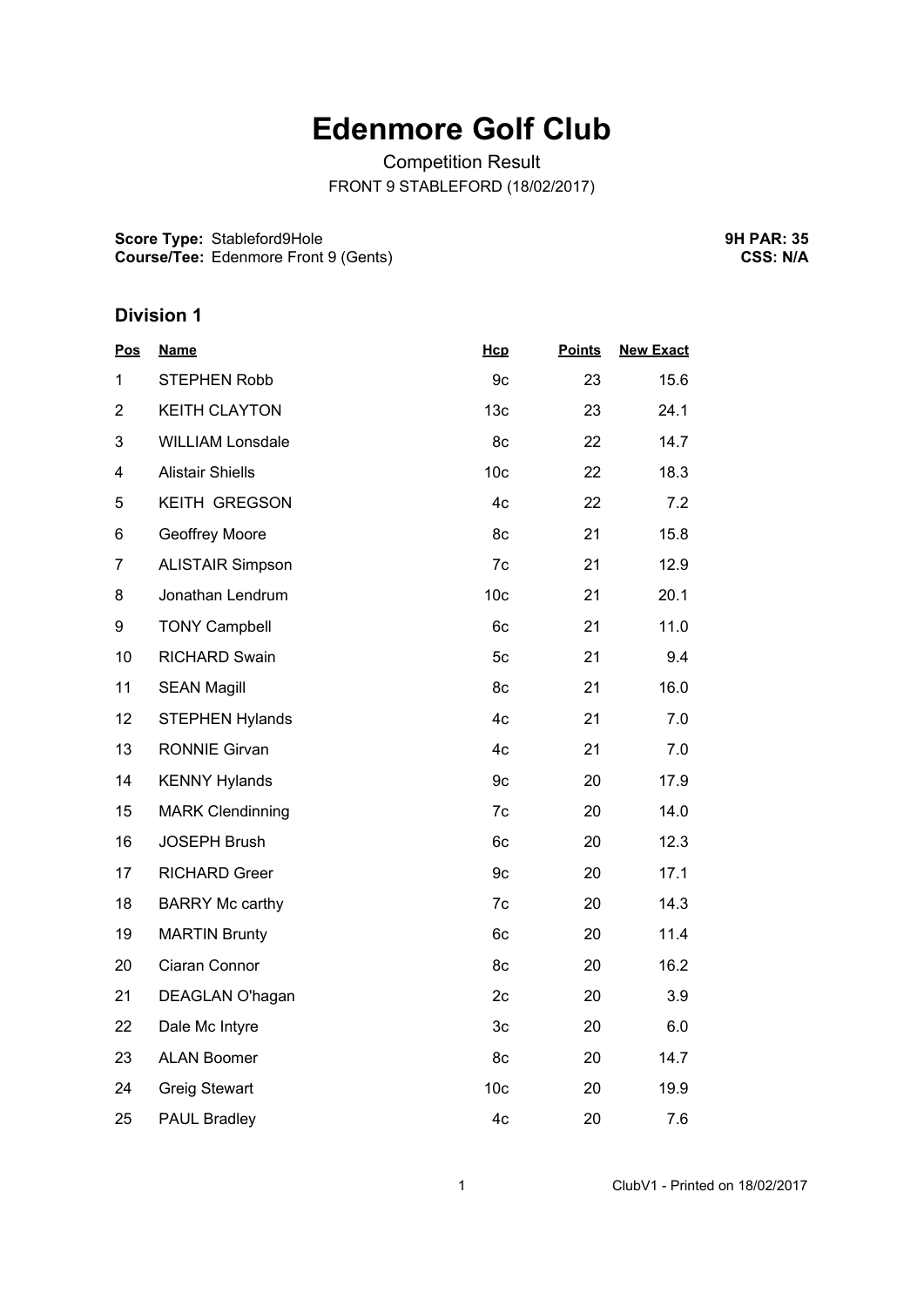## **Division 1**

| <b>Pos</b> | <b>Name</b>              | Hcp             | <b>Points</b> | <b>New Exact</b> |  |
|------------|--------------------------|-----------------|---------------|------------------|--|
| 26         | <b>CLYDE Anderson</b>    | 6c              | 19            | 11.6             |  |
| 27         | <b>KERRY Clendinning</b> | 10 <sub>c</sub> | 19            | 20.2             |  |
| 28         | <b>JOHN Graham</b>       | 11c             | 19            | 21.9             |  |
| 29         | <b>TOM Chapman</b>       | 9c              | 19            | 17.2             |  |
| 30         | DAVID Belshaw            | 7c              | 19            | 14.2             |  |
| 31         | <b>ROGER Wilkinson</b>   | 8c              | 19            | 16.0             |  |
| 32         | David Woods              | 13 <sub>c</sub> | 19            | 26.4             |  |
| 33         | <b>HAROLD Spence</b>     | 8c              | 19            | 15.9             |  |
| 34         | <b>STEPHEN Fletcher</b>  | 10 <sub>c</sub> | 19            | 18.6             |  |
| 35         | <b>KEVIN Kelly</b>       | 12c             | 19            | 23.7             |  |
| 36         | <b>GERRY Mc clory</b>    | 7c              | 19            | 14.1             |  |
| 37         | <b>STEPHEN Andrews</b>   | 4c              | 19            | 6.7              |  |
| 38         | <b>ALAN Weir</b>         | 7c              | 18            | 14.1             |  |
| 39         | <b>SEAN Mc cabe</b>      | 6c              | 18            | 11.8             |  |
| 40         | <b>HUGH Mc kay</b>       | 5c              | 18            | 9.8              |  |
| 41         | <b>MARTIN Delport</b>    | 5 <sub>c</sub>  | 18            | 9.6              |  |
| 42         | <b>GARRY Brown</b>       | 7c              | 18            | 12.9             |  |
| 43         | <b>GERWYN Young</b>      | 6c              | 18            | 11.4             |  |
| 44         | PAUL Mc kay              | 7c              | 18            | 13.7             |  |
| 45         | <b>IAN Little</b>        | 6c              | 18            | 12.0             |  |
| 46         | <b>SEAN MC KEGNEY</b>    | 13 <sub>c</sub> | 18            | 26.0             |  |
| 47         | <b>BASIL Irwin</b>       | 10 <sub>c</sub> | 18            | 18.6             |  |
| 48         | <b>KEITH Steenson</b>    | 4c              | 18            | 6.5              |  |
| 49         | <b>STEWART Rodgers</b>   | 7c              | 18            | 13.8             |  |
| 50         | PAUL J. Thompson         | 10 <sub>c</sub> | 18            | 19.2             |  |
| 51         | <b>PAUL Cassin</b>       | 7c              | 18            | 14.3             |  |
| 52         | <b>WILLIAM Nesbitt</b>   | 6c              | 18            | 11.6             |  |
| 53         | <b>TOM Crooks</b>        | 6c              | 18            | 11.3             |  |
| 54         | DAVID Finlayson          | 1c              | 18            | 1.2              |  |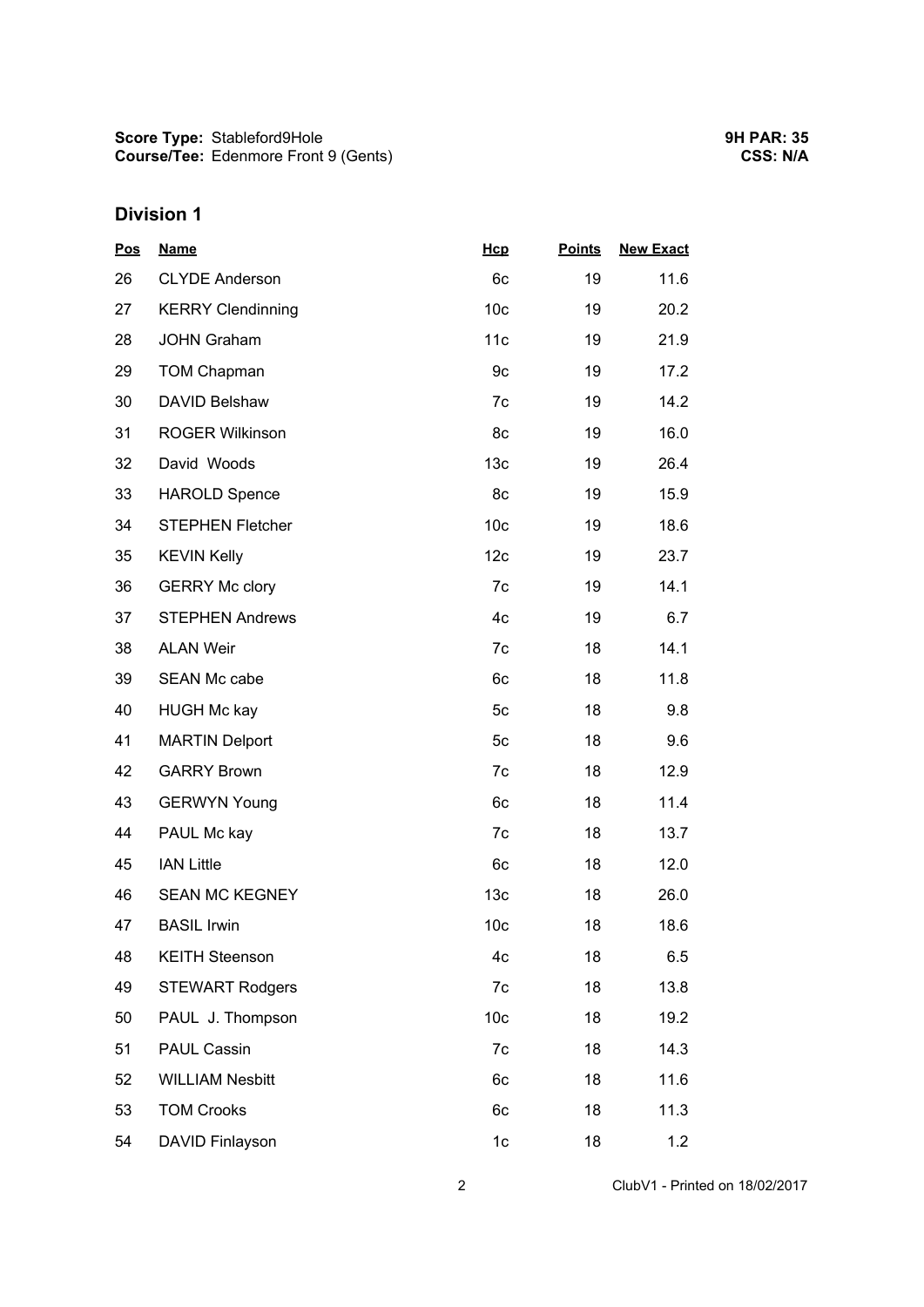## **Division 1**

| <b>Pos</b> | <b>Name</b>              | Hcp             | <b>Points</b> | <b>New Exact</b> |  |
|------------|--------------------------|-----------------|---------------|------------------|--|
| 55         | <b>ALAN Patterson</b>    | 6c              | 18            | 11.0             |  |
| 56         | <b>ROBERT Watson</b>     | 10 <sub>c</sub> | 18            | 20.3             |  |
| 57         | <b>KYLE Garrett</b>      | 9c              | 17            | 17.7             |  |
| 58         | Gerard Keenan            | 11c             | 17            | 21.1             |  |
| 59         | <b>BARRY Steenson</b>    | 5c              | 17            | 10.0             |  |
| 60         | <b>PHILLIP Hughes</b>    | 8c              | 17            | 15.4             |  |
| 61         | <b>DEREK Mc kinley</b>   | 10 <sub>c</sub> | 17            | 18.7             |  |
| 62         | <b>ANDREW Bennett</b>    | 10 <sub>c</sub> | 17            | 18.8             |  |
| 63         | <b>JOHN Boyles</b>       | 4c              | 17            | 8.1              |  |
| 64         | <b>JOHN Childs</b>       | 10 <sub>c</sub> | 17            | 19.6             |  |
| 65         | <b>BILL Henderson</b>    | 6c              | 17            | 11.7             |  |
| 66         | <b>STEPHEN Dunlop</b>    | 8c              | 17            | 15.0             |  |
| 67         | <b>IAN Hutchison</b>     | 5c              | 17            | 9.4              |  |
| 68         | <b>BRIAN Weir</b>        | 4c              | 17            | 7.3              |  |
| 69         | Herbie Goode             | 11c             | 17            | 22.0             |  |
| 70         | <b>PAUL Murray</b>       | 4c              | 17            | 8.0              |  |
| 71         | <b>COLIN Whan</b>        | 3c              | 17            | 5.8              |  |
| 72         | <b>NEIL Lamont</b>       | 6c              | 17            | 11.7             |  |
| 73         | PETER WHITESIDE          | 7c              | 16            | 13.3             |  |
| 74         | <b>WILLIAM WHITE</b>     | 8c              | 16            | 14.7             |  |
| 75         | Simon Scott              | 13 <sub>c</sub> | 16            | 25.8             |  |
| 76         | DAVID Mc ewen            | 10 <sub>c</sub> | 16            | 18.9             |  |
| 77         | PAT Cushnahan            | 10 <sub>c</sub> | 16            | 19.4             |  |
| 78         | <b>BRENDAN JAMISON</b>   | 7c              | 16            | 13.8             |  |
| 79         | <b>GEOFF Burrowes</b>    | 7c              | 16            | 14.3             |  |
| 80         | <b>DOMINIQUE Legrand</b> | 14 <sub>c</sub> | 16            | 27.9             |  |
| 81         | <b>WAYNE SLOAN</b>       | 4c              | 16            | 6.6              |  |
| 82         | <b>MATT Trimble</b>      | 13 <sub>c</sub> | 16            | 24.8             |  |
| 83         | <b>ROGER Erwin</b>       | 2c              | 16            | 2.9              |  |